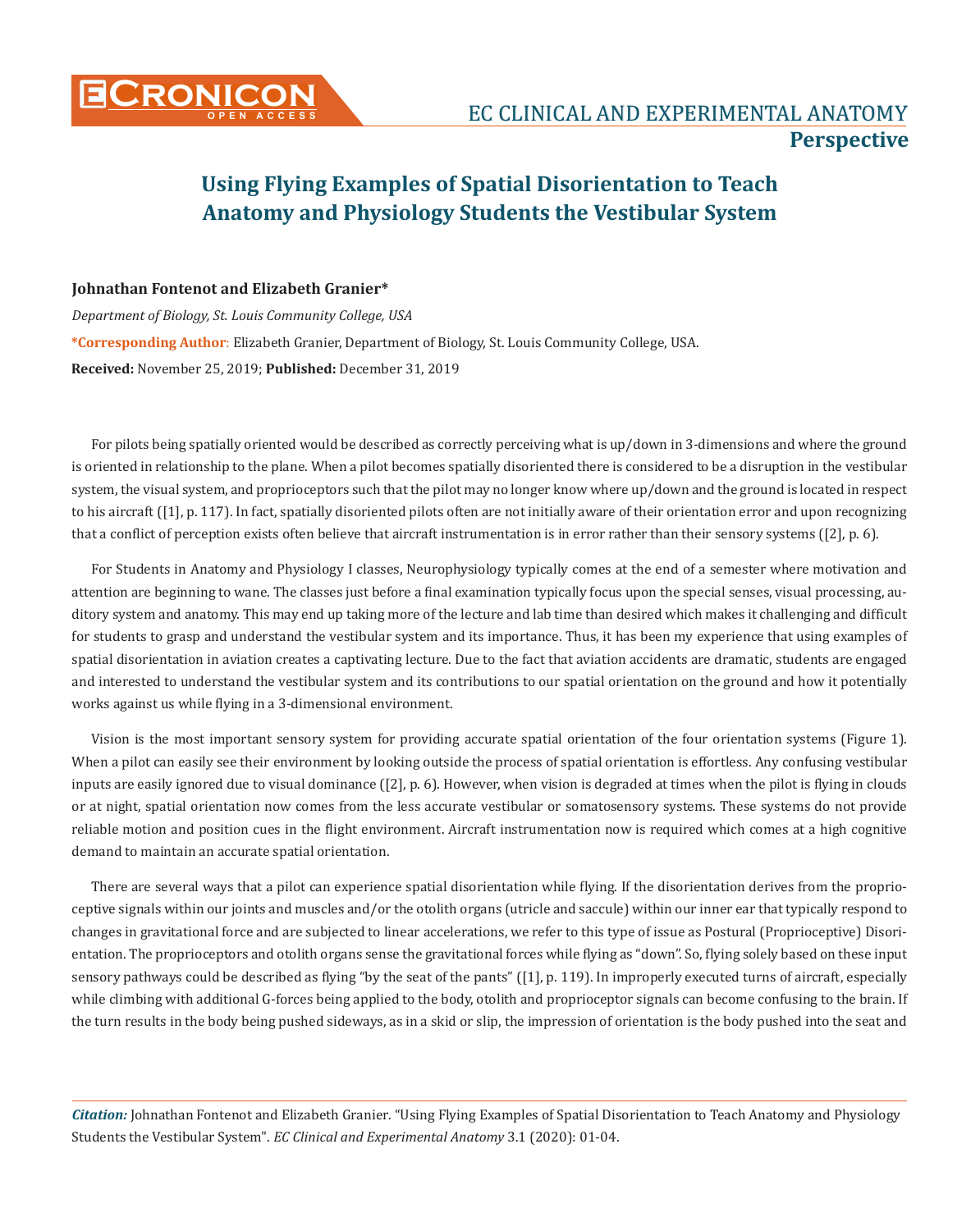

or side areas. Without visual references this could become what is "down" and not correctly be where the ground is located in respect to the aircraft and ground. Compounding this situation, if this turn continues, vestibular inputs from semi-circular canals can start to conflict with otolith and proprioceptors "down" signal. The result is that when recovering out of the turn or potential climbing maneuver the body will feel an illusion of descending. This explanation of how we use our proprioceptors is ideal for helping students to understand that the muscles and joints do contribute to our awareness of what is considered up, down, sideways, etc. This can be mismatched with other cues leading to perceptions that are not accurate of where our bodies might be located in respect to the ground.

Vestibular disorientation is commonly recognized as feeling vertigo but unlike medical vertigo this issue is from the situation of the aircraft flying causing mismatching signals from the vestibular system with the visual and/or proprioceptors ([3], p. 59). This type of disorientation is more commonly used to describe why airsick or other motion-sickness conditions occur.

A type of vestibular illusion that known as a somatogyral illusion, a false sensation of rotation or absence of rotation ([3], p. 59) results in a misperceiving the magnitude or direction of an actual rotation. Simplifying, this type of illusion is tied to the semicircular canals to inaccurately registering a prolonged rotation. This illusion begins if there is a turn or banking movement of the aircraft that initiates fluid movement in one or more of the semi-circular canals (Figure 2). Initial accurate angular acceleration perception within the cupula-endolymph system of the semi-circular canals starts. If the turn or bank continues at the same rate for an extended time, the semi-circular canals and fluid will, through adaptive mechanisms, reach an equilibrium where signals of motion are no longer reaching conscious awareness centers in the brain. The cupula is believed to gradually return to its resting position in the absence of a changing angular acceleratory stimulus. The body will then reset into a feeling of straight-and level/up and down when the actual position is that of a turn

*Citation:* Johnathan Fontenot and Elizabeth Granier*.* "Using Flying Examples of Spatial Disorientation to Teach Anatomy and Physiology Students the Vestibular System". *EC Clinical and Experimental Anatomy* 3.1 (2020): 01-04.

02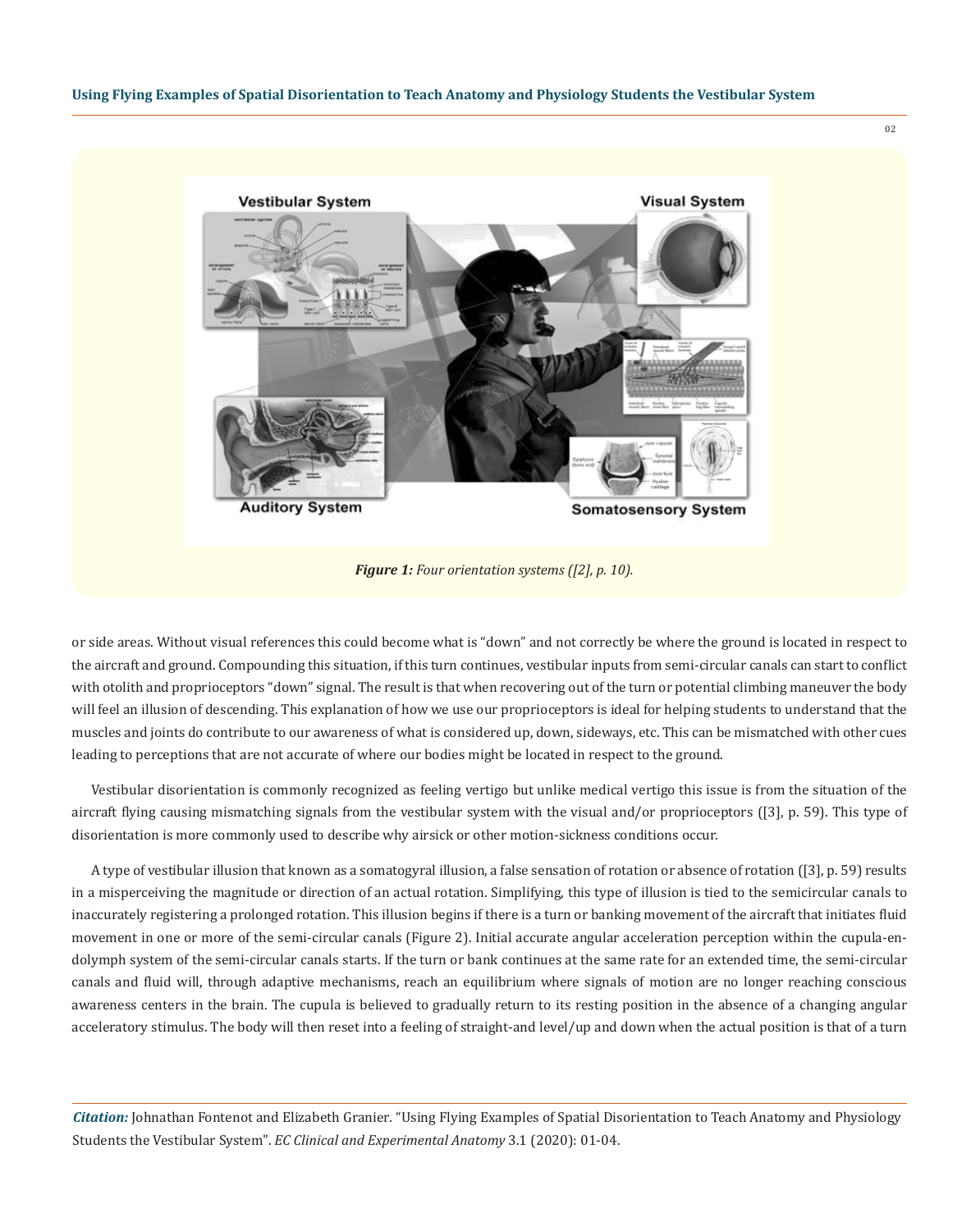**Using Flying Examples of Spatial Disorientation to Teach Anatomy and Physiology Students the Vestibular System**



with an angle to the ground. Pilots refer to this as a "Graveyard Spiral" ([2], p. 20-21). The illusion can continue as the turn is completed or terminated as the abruptness of the aircraft returning to attitude of straight and level is incorrectly interpreted by now reactivated semi-circular canals as turning and maneuvering in the opposite direction ([3], p. 61). Without strong visual references the pilot now feels the urge to roll-out of a turn which will actually have the effect of taking the plane from its current straight and level position back into the turn it just exited. Pilots refer to this type of illusion as the "leans" (Figure 3) ([1], p. 120). This is a great way to illustrate to students how semi-circular canals work, adapt, and can be misinformed with lack of visual cues and/or prolonged time spent in constant accelerated turns.

*Citation:* Johnathan Fontenot and Elizabeth Granier*.* "Using Flying Examples of Spatial Disorientation to Teach Anatomy and Physiology Students the Vestibular System". *EC Clinical and Experimental Anatomy* 3.1 (2020): 01-04.